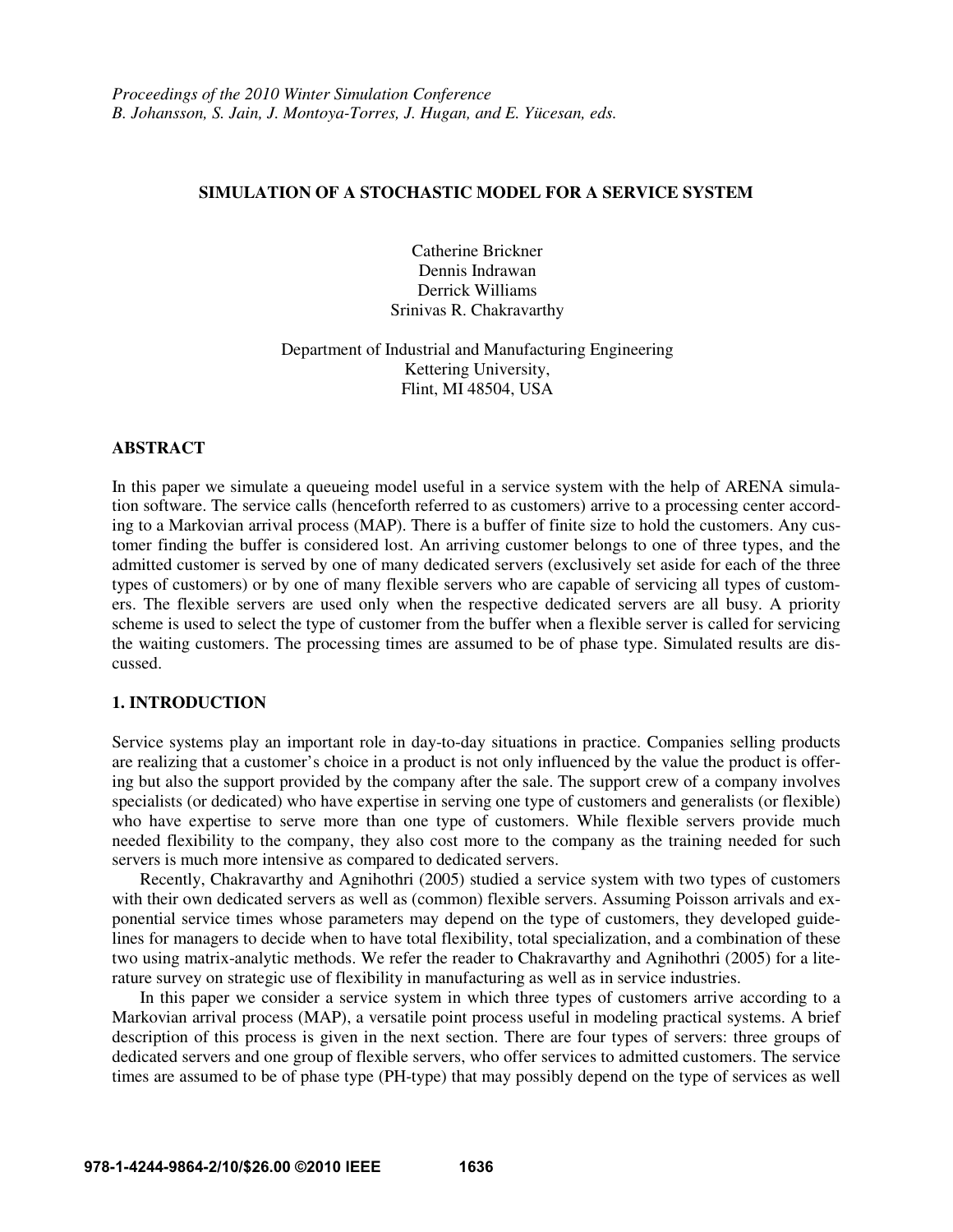as on the type of servers (dedicated or flexible). A brief introduction to PH distributions is given in the next section.

 The model presented here is motivated by an example in electronics stores such as Best buy. Best buy offers electronic sales, repairs, and returns for customers throughout the world. There are four groups of associates to address the three services offered by Best Buy. The first group, sales associates, has responsibilities that relate to selling products and services to new and existing customers who arrive to the store. They are not qualified to perform repairs or handle returns. They are usually not highly trained on electronics, but only to explain the features of the products. This is the reason why the median pay for retail sales associates is relatively low at  $$9.49/hr$  according to payscale.com (<http:// www.payscale.com/research/US/Employer=Best\_Buy/Hourly\_Rate> as of 9/7/2009).

 The second group of servers corresponds to repair associates. These associates have the responsibility over handling of repairs and maintenance of electronics brought into the store. It is because of their experience and pay that they are dedicated to doing repair and maintenance work on electronics that come into the store. Repair associates are usually trained more than other associates because they need to know how electronics work along with the features of the products. This is the reason why the median pay for repair associates is generally much higher than sales associates. In some cases their pay is even higher than the sales associate supervisors. The median pay for repair associates is between \$12.40 and \$16.91 per hour according to payscale.com as of September 2009.

 The third group consists of customer service associates. Generally these associates have the responsibility of handling product returns and replacements. These associates require little training such as the sales associates. They are of higher value to the company as they help to retain customers, keep the cost of fraud return low, and determine the liability cost of defective inventory from manufacturers. Their median pay is sometimes higher than that of sales associates. The median pay of customer service associates is \$9.67/hr according to payscale.com as of September 2009.

 The final group of associates is the floaters who often start as particular type of associates and transfer to various types of associate groups. Since these associates have been trained in various types of jobs they can easily be utilized to handle responsibilities of various associate groups. Often these associates are supervisors and work with all groups and are therefore called flexible servers. It is because of their extensive experience and qualifications gained throughout the organization that their wages are higher. The rate is \$19.00/hr on the average.

 One can easily find similar examples in practice for which the current model can be applied. The paper is organized as follows. In Section 2, we describe the mathematical model along with a brief description of the MAP. The simulation aspects of this model are given in Section 3, and illustrative simulated numerical examples are presented in Section 4.

#### **2. MODEL DESCRIPTION**

Customers arrive to a service system according to a MAP, a versatile point process introduced by Neuts (1979). In practice, we come across many situations where the arrival processes are not necessarily renewal processes. For example, consider a queueing network consisting of, say, 2 nodes. The output of node 1 will form the input to node 2. If we consider non-Poisson arrivals, say, to the first node, the output process will not necessarily be a renewal process. Thus, MAP is convenient as well as proper processes to model under these conditions. A MAP is constructed as follows.

 Consider an irreducible continuous-time Markov chain (CTMC) with *m* transient states. At the end of a sojourn in state *i*, that is exponentially distributed with parameter  $\lambda_i$ , there are two possibilities. The first possibility corresponds to an "event" (or an arrival) and the CTMC can visit any of the *m* transient states including the state from which this event occurred with probability  $p_{ij}$ . The second possibility corresponds to no arrival and the CTMC can visit any of the  $m-1$  transient states (all  $m$  except  $i$ ) with probability  $q_{ii}$ .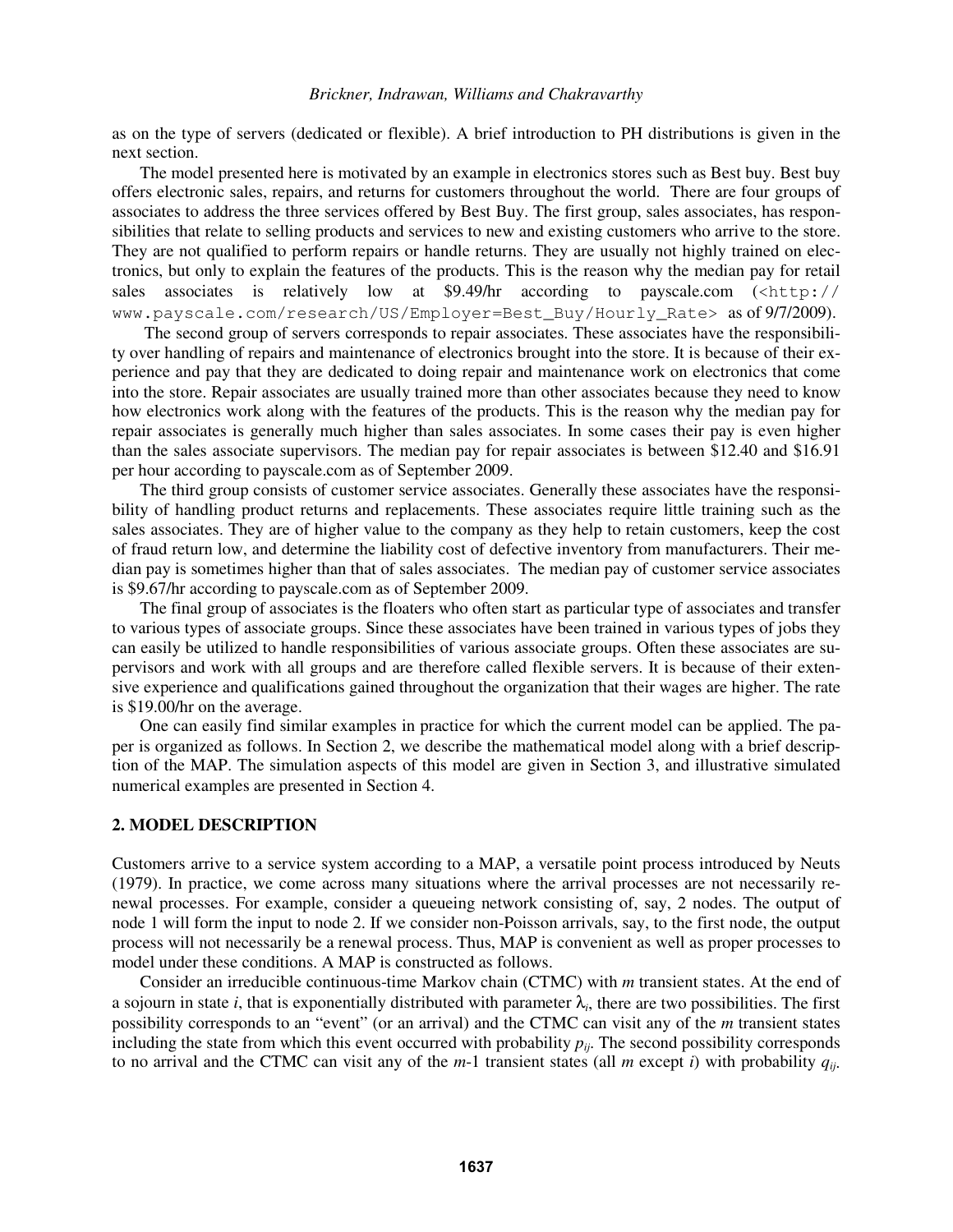Thus, the CTMC can go from state *i* to state *i* only through an arrival. Define matrices  $D_0 = (d_{ij}^{(0)})$ and  $D_1 = (d_{ij}^{(1)})$  such that  $d_{ii}^{(0)} = -\lambda_i, 1 \le i \le m, d_{ij}^{(0)} = \lambda_i q_{ij}, j \ne i, 1 \le i, j \le m, d_{ij}^{(1)} = \lambda_i p_{ij}, 1 \le i, j \le m,$ with  $\sum p_{ii} + \sum q_{ii} = 1$ , for  $1 \le i \le m$ . *ij ij j*  $\sum p_{ij} + \sum q_{ij} = 1$ , for  $1 \le i \le$ ≠ By assuming that  $D_0$  to be a nonsingular matrix, the successive times between "events" (or arrivals) will be finite with probability one and that the process will not termi-

nate.

Thus, a MAP is described by the two parameter matrices  $(D_0, D_1)$  of order *m* such that the transitions corresponding to no arrivals are governed by  $D_0$  and the transitions corresponding to arrivals are governed by  $D_1$ . The underlying CTMC has the generator given by  $Q = D_0 + D_1$ . This representation of MAP is a special case of batch Markovian arrival process (BMAP). This BMAP was originally introduced by Neuts (1979) as a versatile Markovian point process (VMPP) in 1979. MAP includes several well-known point processes such as Poisson, Erlang, and hyperexponential. For full details on MAP and its applications to stochastic models we refer the reader to the survey papers by Lucantoni (1991) and Chakravarthy (2001). The fundamental rate (the rate of arrivals per unit of time),  $\lambda$ , is given by  $\lambda = \pi D_1 e$ , where  $\pi$  is the steady state probability vector of the generator *Q* governing the underlying CTMC satisfying  $\pi Q = 0$ ,  $\pi e$ = 1 and where *e* is a column vector of 1's with dimension *m*.

 A phase type distribution (PH-distribution) is obtained as the time until absorption in a finite state continuous time Markov chain with *n* transient states and one absorbing states. The generator, *Q*, of this Markov chain is of the form given by

$$
Q = \begin{bmatrix} S & S^0 \\ 0 & 0 \end{bmatrix},
$$

where *S* is an  $n \times n$  matrix, *S*<sup>o</sup> is a column vector of order *n* such that  $Se + S^{\circ} = 0$ , where *e* is a column vector of 1's of dimension *n*. In this case, we say that Y ∼ PH (β, *S*) of order *n*. The mean and variance of *Y* are given, respectively, by  $\beta(-S)^{-1}e$ , and  $2\beta(S)^{-2}e - [\beta(-S)^{-1}e]^2$ .

 PH-distributions include well-known distributions such as exponential, (generalized) Erlang, and hyperexponentials as very special cases. For details on PH-distributions and their properties we refer the reader to Neuts (1995).

An arriving customer is of type  $i$ ,  $i = 1, 2, 3$ , with probability  $p_i$ . Thus, the rate of arrivals of type  $i$  customers to the system is  $\lambda p_i$ . There is a finite buffer of size K for the arriving customers to wait if all servers are busy attending to other customers. Any arrival finding the buffer to be full is considered lost. For our model in this paper, we assume that the buffer is common to all three types of customers. However, it is very easy to modify this assumption to include separate buffer for each type of customers. There are *di* dedicated type *i* servers as well as *df* flexible servers to attend to the customers. While dedicated type *i* servers can offer services only to type *i* customers, the flexible servers can offer services to any type. An arriving type *i* customer finding a free dedicated type *i* server will get into service with one of the dedicated servers. However, if all dedicated type *i* servers are busy and if at least one flexible server is available at that instant, then one of the free flexible servers will offer service. Otherwise, the arrival will enter into the finite buffer of size *K* and wait for the next available server should there be a space in the buffer; otherwise the arrival will be lost. Waiting customers are served on a first-in-first-out basis within their types by either their respective dedicated servers or by flexible servers. When services are offered by freed flexible servers there is a priority involved in the selection of the type of the customers. Any waiting type 1 customer has the highest priority followed by type 2 and type 3. Thus, a waiting type 3 will be served by a flexible server when and only when there are no type 1 or type 2 customers waiting in the buffer. Note that this priority rule applies only when a flexible server becomes free as dedicated servers can only serve their respective customers. Services within a type are offered on a first-come-first-served basis by both dedicated and flexible servers.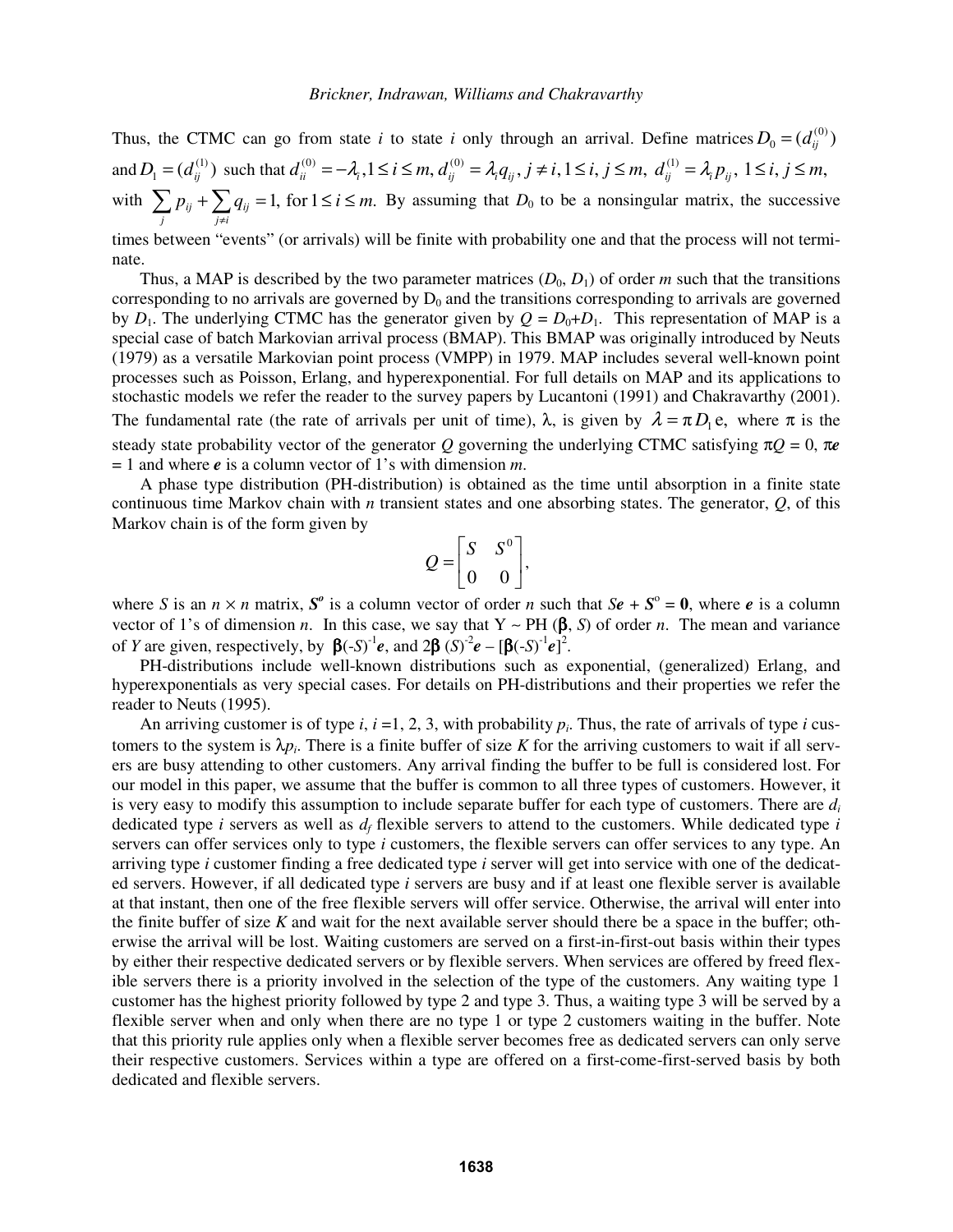The service times of type *i*,  $1 \le i \le 3$ , customers are assumed to be of phase type with representation given by (β(*i*), S(*i*)) of order *n<sub>i</sub>* if services are offered by dedicated servers and ( $β(i, F)$ ,  $S(i, F)$ )) of order  $n_{if}$ if services are offered by flexible servers. Let  $\mu_i$ , for  $i=1, 2, 3$ , denote the rate of services when offered by dedicated type *i* servers. That is,  $\mu_i = [\beta(i) (-S(i))^{-1} e]^{-1}$ . The rate of services when offered by flexible servers to type *i* customers is denoted by  $\mu_{iF}$ , for *i*,  $1 \le i \le 3$ . That is,  $\mu_{iF} = [\beta(i, F) (-S(i, F))^{-1} e]^{-1}$ .

 By keeping track of the phase of the arrival process, the number of type *i* customers in the system including the number of flexible servers busy with type *i* customers, the model described above is amenable to study through the classical algorithmic methods due to Neuts (1989, 1995). However, we have chosen to simulate this service system using ARENA, a simulation software, as the state space for the current model grows exponentially and the book-keeping becomes very intensive due to the type of priorities associated with services involving flexible servers. Furthermore, the computation of the distributions of the waiting time in the system of various types of customers is very complicated to describe analytically. Thus, simulation will not only help to compare analytical results with those of the simulated ones but also get a feel for the waiting time distributions.

## **3. SIMULATION OF THE MODEL**

In this section we will outline how ARENA is used to simulate the service system under study. The ARENA modules for developing the model under study are displayed in Figures 1 through 4. The purpose of this section is to bring out the qualitative aspects of the service system under consideration through some interesting simulated (numerical) examples.

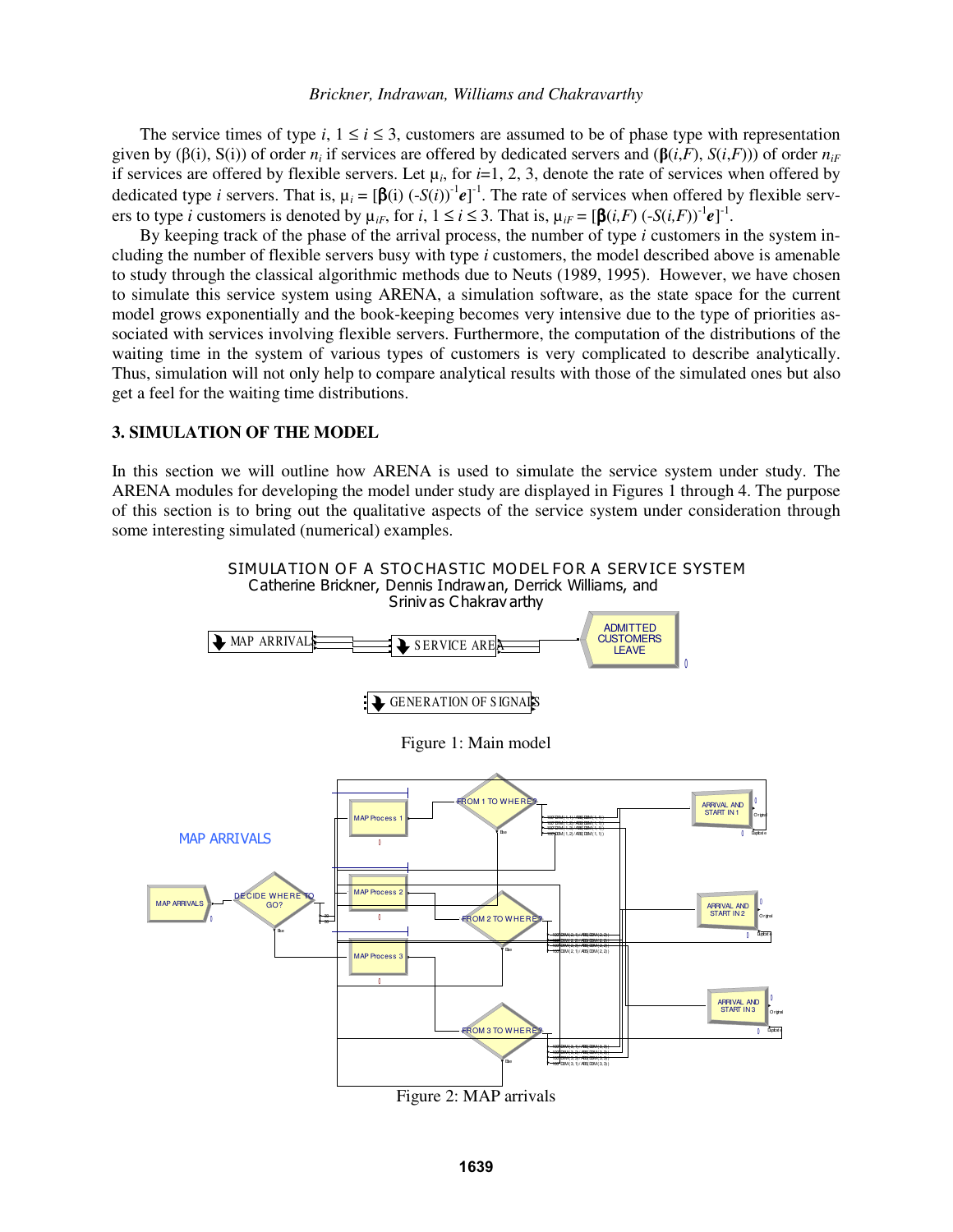

Figure 3: Service system



Figure 4: Generation of signals to release customers

 For our numerical discussions, we consider five different arrival processes and three different service time distributions. The five arrival processes with parameter matrices  $D_0$  and  $D_1$  are as follows.

**ERLA:** Erlang of order 5:

 $\triangleright$ 

|                                        |              |                     | $\begin{bmatrix} -5 & 5 & 0 & 0 & 0 \end{bmatrix}$                                   |                                              |                 |                |                                               | $\begin{bmatrix} 0 & 0 & 0 & 0 & 0 \end{bmatrix}$ |
|----------------------------------------|--------------|---------------------|--------------------------------------------------------------------------------------|----------------------------------------------|-----------------|----------------|-----------------------------------------------|---------------------------------------------------|
|                                        |              |                     | $\begin{array}{cccc} \begin{array}{cccc} 0 & -5 & 5 & 0 & 0 \end{array} \end{array}$ |                                              |                 |                |                                               | $\begin{bmatrix} 0 & 0 & 0 & 0 & 0 \end{bmatrix}$ |
|                                        |              |                     |                                                                                      | $D_0 =   0 0 -5 5 0  , D_1 =   0 0 0 0 0  .$ |                 |                |                                               |                                                   |
|                                        |              | $0 \t 0 \t -5 \t 5$ |                                                                                      |                                              | $\vert 0 \vert$ |                | $\begin{bmatrix} 0 & 0 & 0 & 0 \end{bmatrix}$ |                                                   |
| $\begin{pmatrix} 0 \\ 0 \end{pmatrix}$ | $0 \qquad 0$ | $\overline{0}$      | $-5$                                                                                 |                                              | $\sqrt{5}$      | $\overline{0}$ | $0 \quad 0 \quad 0$                           |                                                   |

**EXPA**: Exponential:  $D_0 = -1$ and  $D_1 = 1$ .

**HEXA:** Hyperexponential: This is the mixture of two exponential with mixing probabilities 0.7 0.2, and 0.1, and with parameters 12.7, 1.27, and 0.127. Here

$$
D_0 = \begin{bmatrix} -12.7 & 0 & 0 \\ 0 & -1.27 & 0 \\ 0 & 0 & -0.127 \end{bmatrix}, \quad D_1 = \begin{bmatrix} 12.7 & 0 & 0 \\ 0 & 1.27 & 0 \\ 0 & 0 & 0.127 \end{bmatrix}.
$$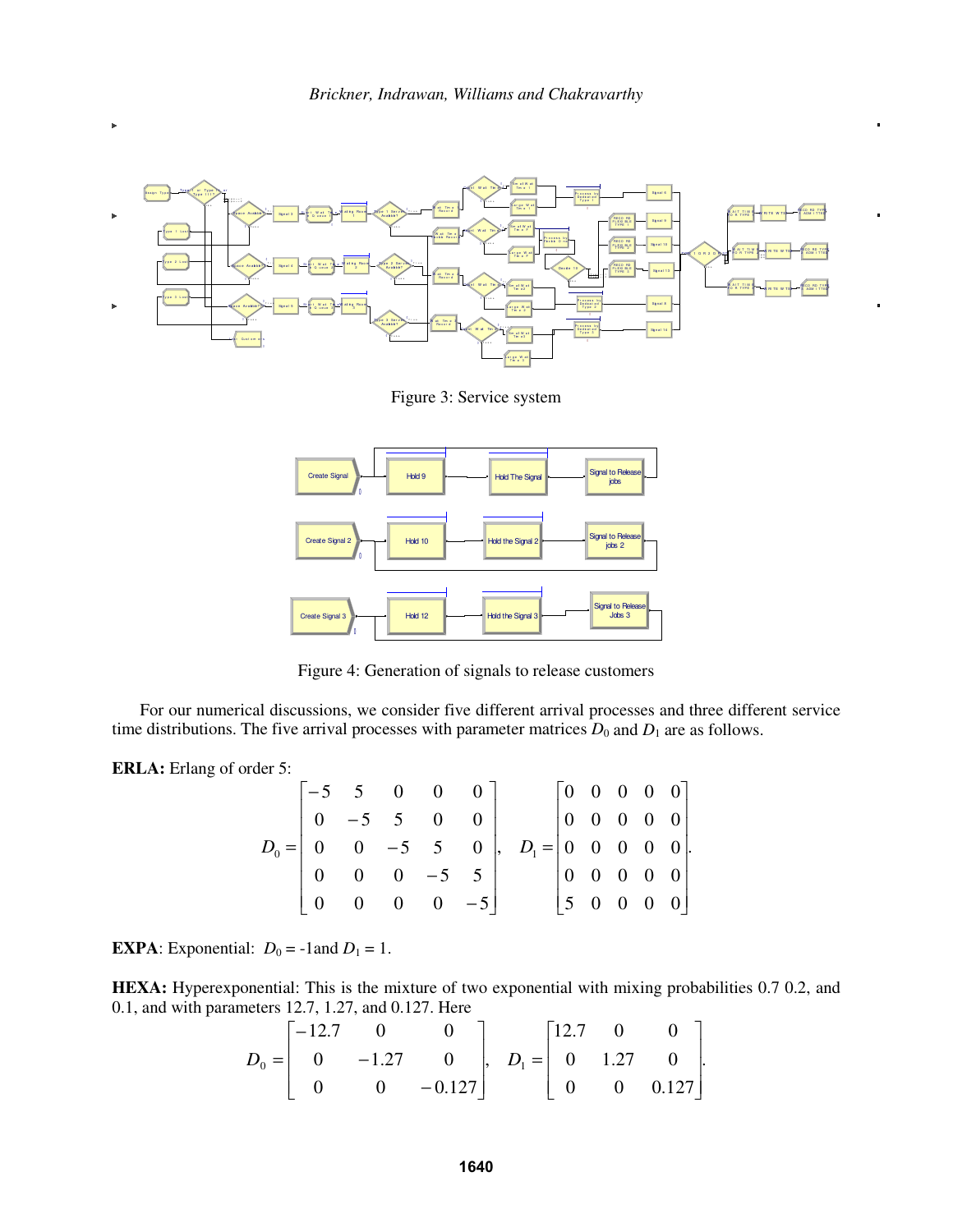[Note: In ARENA, HEXA is simulated using the expression: DISC(0.7,EXPO(1/12.7),0.9,EXPO(1/1.27),1,EXPO(1/0.127))]

**MNCA:** MAP with negatively correlated arrivals: Here we take  $D_0$  and  $D_1$  to be

$$
D_0 = \begin{bmatrix} -1.00243 & 1.00243 & 0 \\ 0 & -1.00243 & 0 \\ 0 & 0 & -225.797 \end{bmatrix}, \quad D_1 = \begin{bmatrix} 0 & 0 & 0 \\ 0.01002 & 0 & 0.99241 \\ 223.539 & 0 & 2.258 \end{bmatrix}.
$$

**MPCA:** MAP with positively correlated arrivals: Here we take  $D_0$  and  $D_1$  to be

$$
D_0 = \begin{bmatrix} -1.00243 & 1.00243 & 0 \\ 0 & -1.00243 & 0 \\ 0 & 0 & -225.797 \end{bmatrix}, \quad D_1 = \begin{bmatrix} 0 & 0 & 0 \\ 0.99241 & 0 & 0.01002 \\ 2.258 & 0 & 223.539 \end{bmatrix}.
$$

 All these five MAP processes are normalized so as to have an arrival rate of 1. However, these are qualitatively different in that they have different variance and correlation structure. The first three arrival processes, namely ERLA, EXPA, and HEXA, correspond to renewal processes and so the correlation is 0. The arrival process labeled MNCA has correlated arrivals with correlation between two successive interarrival times given by -0.4889 and the arrivals corresponding to the processes labeled MPCA has a positive correlation with values 0.4889. The ratio of the standard deviations of the inter-arrival times of these five arrival processes with respect to ERL are, respectively, 1, 1.732051, 5.913554, 2.44136, and 2.44136.

 The three PH-services are as follows. While we use identical distributions for all servers for our examples here, they are not that restrictive in general.

**ERLS:** Erlang of order 10

$$
\beta = (1, 0, \dots, 0) \quad S = \begin{bmatrix} -\mu & \mu & & & \\ & -\mu & \mu & & \\ & & & -\mu & \mu \\ & & & & -\mu \end{bmatrix}.
$$

**EXPS:** Exponential

$$
\beta = (1) , S = (-\xi).
$$

**HEXS:** This is the mixture of two exponential with mixing probabilities 0.9 and 0.1 and with parameters *a* and *a*/10, where *a* is chosen so as to have a desired mean.

$$
\beta = (0.9, 0.1) \quad S = \begin{bmatrix} -a & & \\ & -0.1a \end{bmatrix}.
$$

 All three PH-distributions will be normalized by modifying the parameters µ, ξ, and *a* so as to have a specific mean. However, these are qualitatively different in that they have different variance structure. Note that the coefficient of variation of ERLS, EXPS, and HEXS are, respectively, less than 1, equal to 1 and greater than 1.

For all our examples we fix  $\lambda = 1/\text{min}$ . We take the probabilities of an arrival to be type 1, 2, and 3, respectively,  $p_1 = 0.4$ ,  $p_2 = 0.2$ , and  $p_3 = 0.4$ . The service rates are taken to be  $\mu_1 = \mu_2 = \mu_3 = 0.10$  per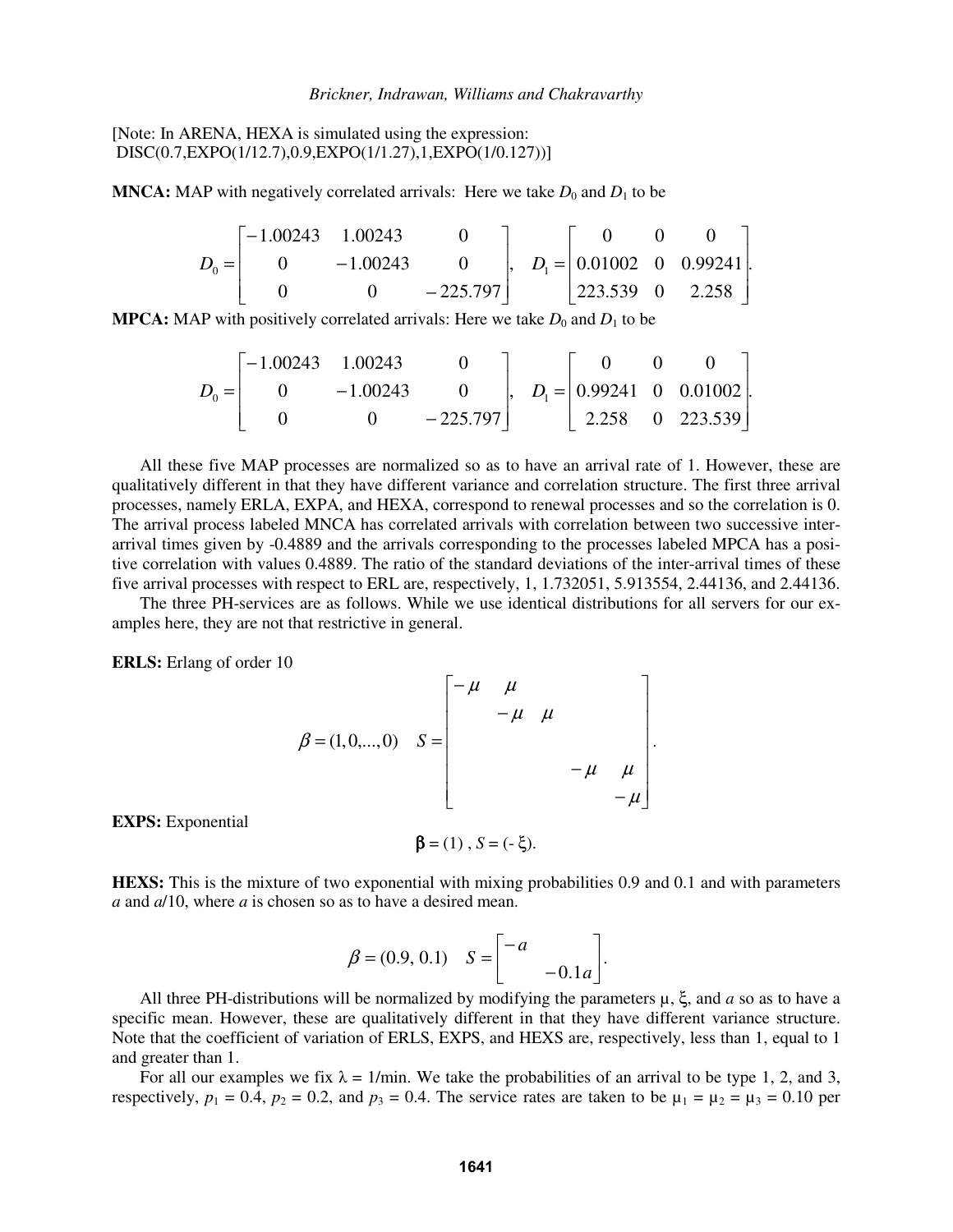minute, and  $\mu_{1F} = \mu_{2F} = \mu_{3F} = 0.2/3$  per minute. For the resources (number of dedicated and flexible servers), we take  $d_1 = d_2 = d_3 = d_f = 3$ , and the buffer size,  $K = 300$ .

We define the following system performance measures for our discussion on the simulated results.

 $P_{\text{Lost}}^{(i)}$ ,  $1 \le i \le 3$ , is the probability that an arriving customer of type *i* is lost.

 $P_{\text{lost}}^{(all)}$  is the probability that an arriving customer (irrespective of the type) is lost. [Note that this probability is the sum of the probabilities of type 1, type 2, and type 3 customers are lost. However, this measure's half-width value cannot be obtained from those of the individual types.]

 $\mu_{WTS}^{(i)}$ ,  $1 \le i \le 3$ , is the mean waiting time (in hrs) in the system of a type i customer.

 $\sigma_{WTS}^{(i)}$ ,  $1 \le i \le 3$ , is the standard deviation (in hrs) of the waiting time in the system of a type i customer.

 $\mu_{Buxy}^{(i)}$ ,  $1 \le i \le 3$ , is mean number of busy dedicated type *i* servers.

 $\mu_{B_{\text{Hav}}}^{(F)}$ , is mean number of busy flexible servers.

 $P_{Flexible}^{(i)}$ ,  $1 \le i \le 3$ , is the probability that a type *i* customer will be served by a flexible server.

 For the above five arrival processes by fixing the other parameters to be as indicated earlier, we ran our simulation model for 10000 units and five replications. Due to space limitations only selected performance measures from the above set with the half-widths of the intervals are displayed for ERLS, EXPS, and HEXS, in Tables 1 through 3 below. However, we will summarize the results for other measures here.

First we consider the renewal arrivals (namely, for ERLA, EXPA, and HEXA cases).

The measure  $P_{Lost}^{(i)}$ ,  $1 \le i \le 3$ , appears to increase with increasing variability of the arrivals times. This appears to be the case even if the variability in the service times increases.

The measures  $\mu_{WTS}^{(1)}$  and  $\mu_{WTS}^{(2)}$  appear to increase with increasing variability of the arrival times for the three service cases considered.

The measure  $\mu_{WTS}^{(3)}$  appears to decrease with increasing variability of the arrivals only for ERLS and EXPS services; however, for HEXS services this measure appears to increase with increasing variability of the arrivals.

The measure  $P_{Flexible}^{(1)}$  appears to increase with increasing variability of the arrival times for all three service cases studied.

The measures  $P_{Flexible}^{(i)}$ ,  $2 \le i \le 3$ , appear to decrease with increasing variability of the arrival times for all three service cases studied.

The mean waiting time in the system for admitted type 3 customers has the largest value (for all five arrival processes) as compared to other two types of customers. This is as expected since type 3 customers have the lowest priority when served by flexible servers. This is true for all three service cases considered.

 Whenever the flexible servers are used they seem to be busy mostly with type 1 customers, followed by type 3, and type 2 customers.

 Now we compare the results of MNCA and MPCA arrivals. With respect to these two correlated processes, we see some interesting results. Note that these two processes have the same mean and variance. However, MNCA is negatively correlated while MPCA has positive correlation.

It appears that MPCA has a smaller value as compared to MNCA for  $P_{Flexible}^{(i)}$ ,  $2 \le i \le 3$ ,  $\mu_{Buxy}^{(i)}$ ,  $1 \le i \le 3$ , and  $\mu_{Buxy}^{(F)}$ . In the case of the measure  $\mu_{WTS}^{(3)}$  MPCA has a lower value only for ERLS and EXPS cases. For HEXS services, MPCA has a larger value for  $\mu_{WTS}^{(3)}$  as compared to MNCA. For all other measures MPCA has a higher value as compared to MNCA.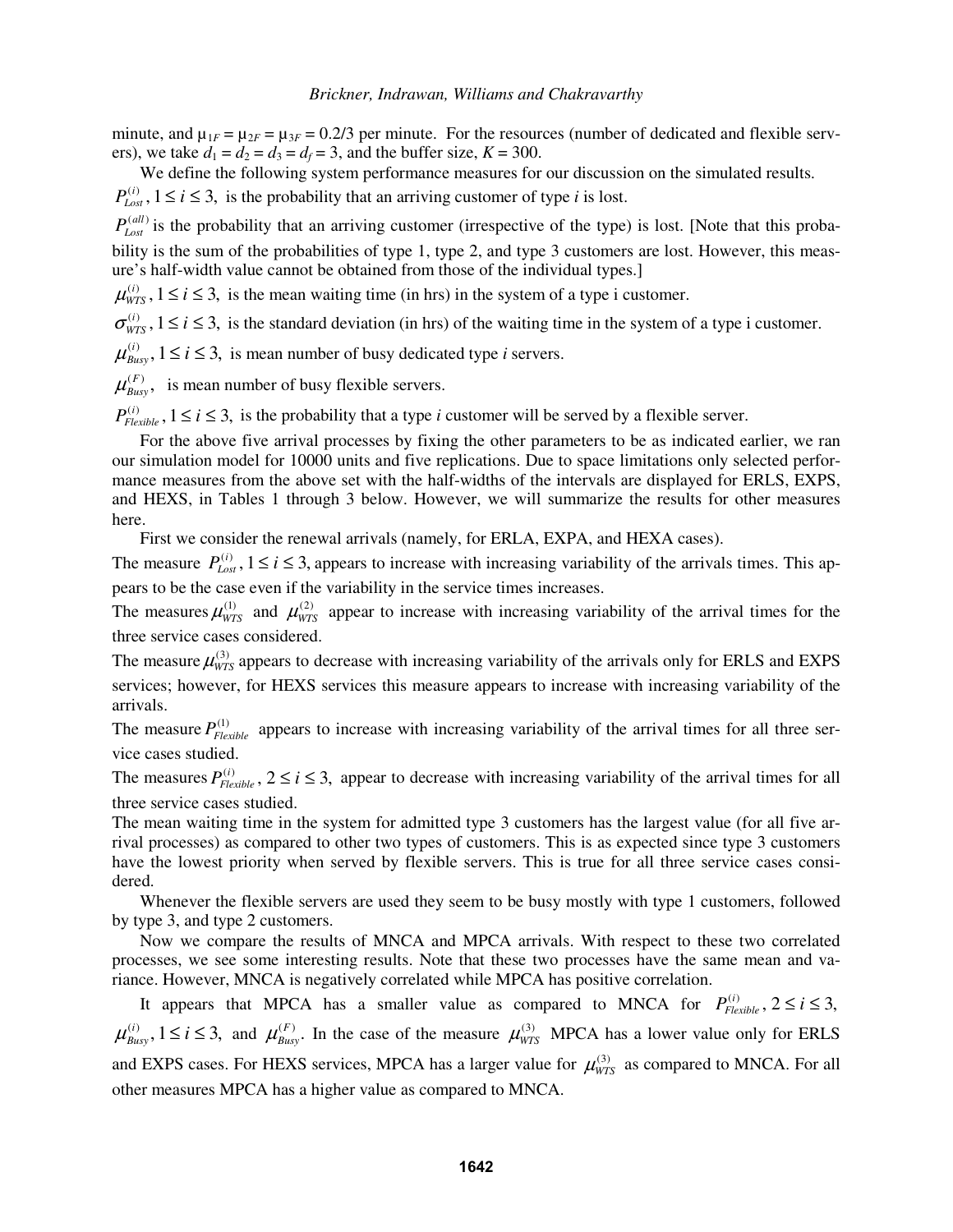Finally, it is worth pointing out some interesting contrasts between HEXA and MPCA cases. Note first that HEXA has a larger variance and MPCA has the largest (positive) correlation among all five arrival processes. The measures  $\mu_{WTS}^{(1)}$  and  $\mu_{WTS}^{(2)}$  appear to be larger for MPCA as compared to HEXA for all three service cases; the measure  $\mu_{WTS}^{(3)}$  is higher for HEXA for all three services. The measures  $\mu_{Busy}^{(i)}$ ,  $1 \le i \le 3$ , appear to be larger for HEXA than for MPCA in all cases. This illustrates the crucial role played by the correlated, especially the positive one, arrivals in stochastic modeling. We have seen such a crucial role played by the correlated arrivals in our other stochastic models analyzed using analytical and computational modeling tools.

| Measure                                                     | <b>ERLA</b> | <b>EXPA</b> | <b>HEXA</b> | <b>MNCA</b> | <b>MPCA</b> |
|-------------------------------------------------------------|-------------|-------------|-------------|-------------|-------------|
| $P_{\rm{Lost}}^{(all)}$                                     | 0.06152     | 0.06663     | 0.11485     | 0.06674     | 0.12444     |
| $\mu_{\rm \scriptscriptstyle WTS}^{\scriptscriptstyle (1)}$ | 0.23537     | 0.24704     | 0.39379     | 0.24784     | 1.12680     |
| $\mu_{\rm WTS}^{(3)}$                                       | 13.21500    | 13.13100    | 12.62000    | 13.11800    | 4.98260     |
| $P_{Flexible}^{(1)}$                                        | 0.55386     | 0.56773     | 0.66735     | 0.56858     | 0.61635     |
| $\mu_{\scriptscriptstyle Busy}^{\scriptscriptstyle (2)}$    | 1.75130     | 1.75580     | 1.72640     | 1.75430     | 1.70740     |

Table 1: Selected system performance measures for Erlang services

| Table 2: Selected system performance measures for exponential services |  |  |
|------------------------------------------------------------------------|--|--|
|------------------------------------------------------------------------|--|--|

| Measure                            | <b>ERLA</b> | <b>EXPA</b> | <b>HEXA</b> | <b>MNCA</b> | <b>MPCA</b> |
|------------------------------------|-------------|-------------|-------------|-------------|-------------|
| $P_{\text{Lost}}^{(\text{all})}$   | 0.06247     | 0.06800     | 0.10563     | 0.06734     | 0.13305     |
| $\mu_{\rm WTS}^{\text{\tiny (1)}}$ | 0.26777     | 0.27871     | 0.41761     | 0.27831     | 1.12240     |
| $\mu_{WTS}^{(3)}$                  | 12.97300    | 12.89300    | 12.23100    | 12.89700    | 5.13620     |
| $P_{Flexible}^{(1)}$               | 0.56225     | 0.56868     | 0.64950     | 0.56966     | 0.61416     |
| $\mu_{\tiny\it Busy}^{(2)}$        | 1.75110     | 1.74700     | 1.72370     | 1.74520     | 1.70900     |

Table 3: Selected system performance measures for hyperexponential services

| Measure                                                  | <b>ERLA</b> | <b>EXPA</b> | <b>HEXA</b> | <b>MNCA</b> | <b>MPCA</b> |
|----------------------------------------------------------|-------------|-------------|-------------|-------------|-------------|
| $P_{\text{Lost}}^{(\text{all})}$                         | 0.00002     | 0.00022     | 0.02443     | 0.00011     | 0.10324     |
| $\mu_{\rm WTS}^{\text{\tiny (1)}}$                       | 0.27206     | 0.28476     | 0.39878     | 0.28410     | 0.89044     |
| $\mu_{\rm WTS}^{(3)}$                                    | 1.53010     | 2.16580     | 6.69770     | 2.08980     | 3.63660     |
| $P^{(1)}_{Flexible}$                                     | 0.50571     | 0.51399     | 0.58836     | 0.51897     | 0.56901     |
| $\mu_{\scriptscriptstyle Busy}^{\scriptscriptstyle (2)}$ | 1.77980     | 1.79150     | 1.80050     | 1.79300     | 1.69790     |

 Now we look at the fitted distributions of the waiting time distributions of various types of customers. Using the simulated data, ARENA has the option to identify the best fit (based on the least sum of squares due to error) among many distributions. In Table 4 we list the fitted distributions for various types for the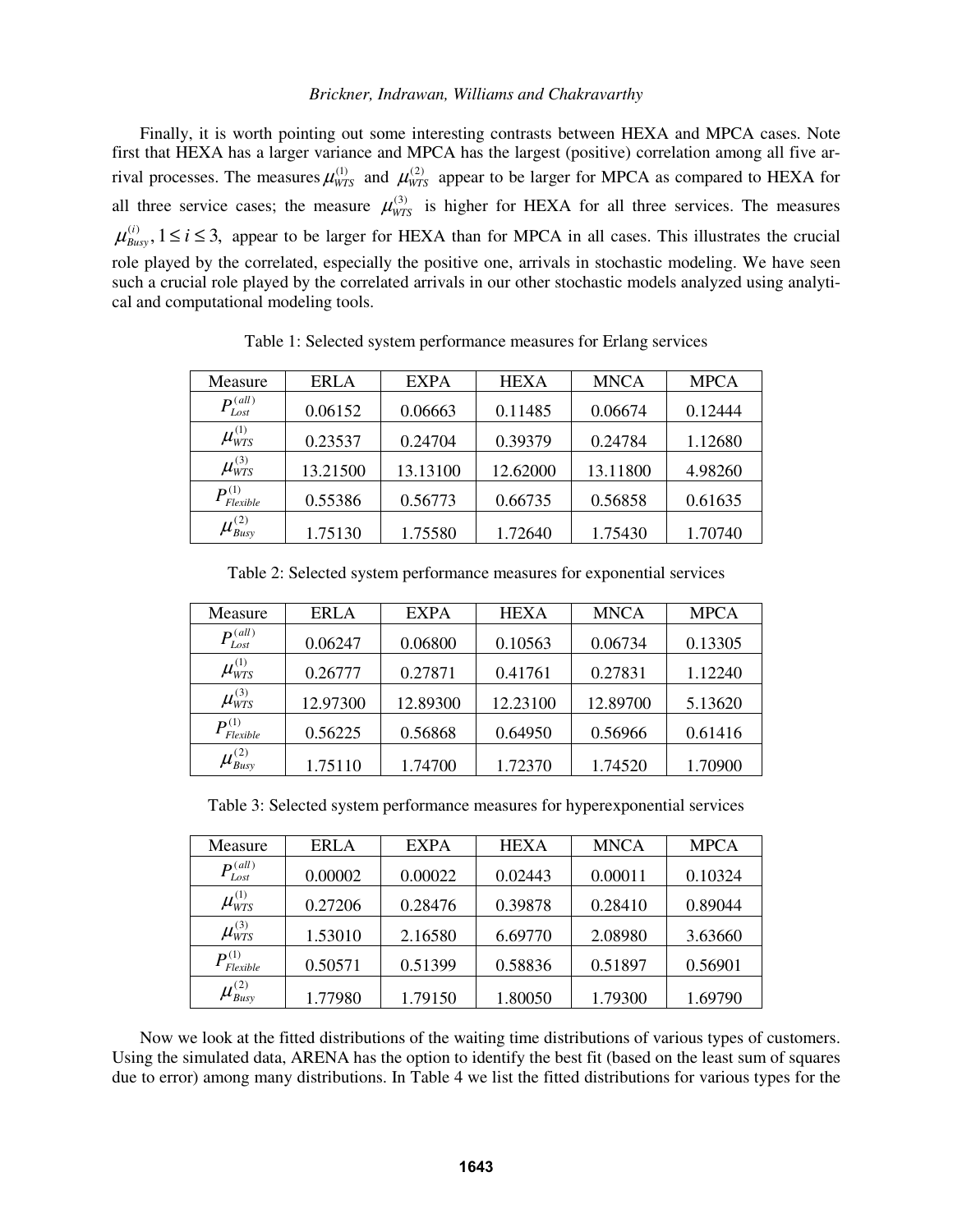five arrival processes and three types of services considered. An examination of this table reveals the following.

 It is worth noting that the waiting time distribution of an admitted type 3 customer is fitted using beta distribution for more scenarios. As is known, beta distribution has the ability to fit a variety of shapes in the data, and due to type 3 customers having the lowest priority (when served by flexible servers) the waiting times have more variability.

 For MPCA arrivals, the fitted distributions for the waiting times for type 1 as well as for type 2 customers are beta or lognormal indicating again the variability caused by the positively correlated arrivals. Normally the waiting time distribution in a queueing model is skewed to the right (to accommodate for some customers having to wait unusually longer than the others) and this can be seen in ARENA identifying lognormal distribution to be the best fit for many combinations.

| Arrival     | Service     |                                     |                                   |                              |
|-------------|-------------|-------------------------------------|-----------------------------------|------------------------------|
| process     |             | Type 1                              | Type 2                            | Type 3                       |
| ERLA        | <b>ERLS</b> | GAMM(0.0346, 6.8)                   | LOGN(0.186, 0.0688)               | NORM(13.2, 0.972)            |
|             | <b>EXPS</b> | $-0.001 + GAMM(0.191, 1.41)$        | $-0.001 + GAMM(0.175, 1.13)$      | 18 BETA(30.9, 12)            |
|             | <b>HEXS</b> | $-0.001 + LOGN(0.3, 0.626)$         | $-0.001$<br>LOGN(0.219,<br>$+$    | $-0.001$ + 17 BETA $(0.584,$ |
|             |             |                                     | 0.509                             | 5.9                          |
| <b>EXPA</b> | <b>ERLS</b> | LOGN(0.248, 0.106)                  | LOGN(0.191, 0.0735)               | NORM(13.1, 0.938)            |
|             | <b>EXPS</b> | $-0.001 + GAMM(0.197, 1.42)$        | $-0.001 + GAMM(0.177, 1.14)$      | 18 BETA(30.9, 12.2)          |
|             | <b>HEXS</b> | $-0.001 + LOGN(0.316, 0.65)$        | LOGN(0.25, 0.665)                 | $-0.001 + 19 * BETA(0.643)$  |
|             |             |                                     |                                   | 5)                           |
| <b>HEXA</b> | <b>ERLS</b> | GAMM(0.114, 3.46)                   | LOGN(0.264, 0.146)                | 16 BETA(29.2, 7.76)          |
|             | <b>EXPS</b> | $-0.001 + 4 BETA(1.39, 11.9)$       | GAMM(0.242, 1.14)                 | 18 BETA(16.8, 7.93)          |
|             | <b>HEXS</b> | $0.001 + \text{WEIB}(0.357, 0.942)$ | LOGN(0.391,<br>$-0.001$<br>$+$    | NORM(6.7, 3.83)              |
|             |             |                                     | 0.974)                            |                              |
| <b>MNCA</b> | <b>ERLS</b> | LOGN(0.248, 0.107)                  | LOGN(0.191, 0.0734)               | NORM(13.1, 1.01)             |
|             | <b>EXPS</b> | $-0.001 + \text{WEIB}(0.291, 1.32)$ | GAMM(0.182, 1.11)                 | NORM(12.9, 1.2)              |
|             | <b>HEXS</b> | $-0.001$<br>LOGN(0.315,<br>$+$      | $-0.001$<br>LOGN(0.235,<br>$+$    | $-0.001$ + 17 BETA $(0.629,$ |
|             |             | 0.641)                              | 0.552)                            | 4.49)                        |
| <b>MPCA</b> | <b>ERLS</b> | LOGN(1.24, 1.92)                    | LOGN(0.773, 1.07)                 | 14 BETA(1.05, 2.04)          |
|             | <b>EXPS</b> | $-0.001 + 6.8$ BETA $(0.819,$       | 6 BETA(0.672, 4.66)               | TRIA(0, 0.188, 15)           |
|             |             | 4.27)                               |                                   |                              |
|             | <b>HEXS</b> | GAMM(1.31, 0.678)                   | $+ 13$ BETA $(0.571,$<br>$-0.001$ | $-0.001 + 18$ BETA $(0.723,$ |
|             |             |                                     | 8.71)                             | 3.07)                        |

Table 4: Identification of the fitted distributions for the waiting times in the system

 Now we consider two optimization problems of interest. For these optimization problems, the objective function is defined as the expected total cost per hour and is calculated based on various costs (a) for hiring dedicated and flexible servers, (b) for customers waiting in the system, and (c) for lost customers due to finite buffer. The expected total cost per unit of time,  $F$ , is then given by (recall that  $\lambda$  is given in minutes and the mean waiting times are in hours)

$$
F = \sum_{i=1}^{3} c_{1i} d_i + 19 d_f + 60 \lambda \sum_{i=1}^{3} c_{2i} p_i (1 - P_{Lost}^{(i)}) \mu_{WTS}^{(i)} + 60 \lambda \sum_{i=1}^{3} c_{3i} p_i P_{Lost}^{(i)}, \qquad (1)
$$

where the costs (per hour) are as given in the following table.

Table 5: Various costs (per hour)

| $(C_{1,1}, C_{1,2}, C_{1,3})$ | $C_{2,2}$ , $C_{2,3}$ |          |
|-------------------------------|-----------------------|----------|
| (9.49, 12.4, 9.67)            | 13D)<br>. –. Ј. ∠.    | 10, 8, 6 |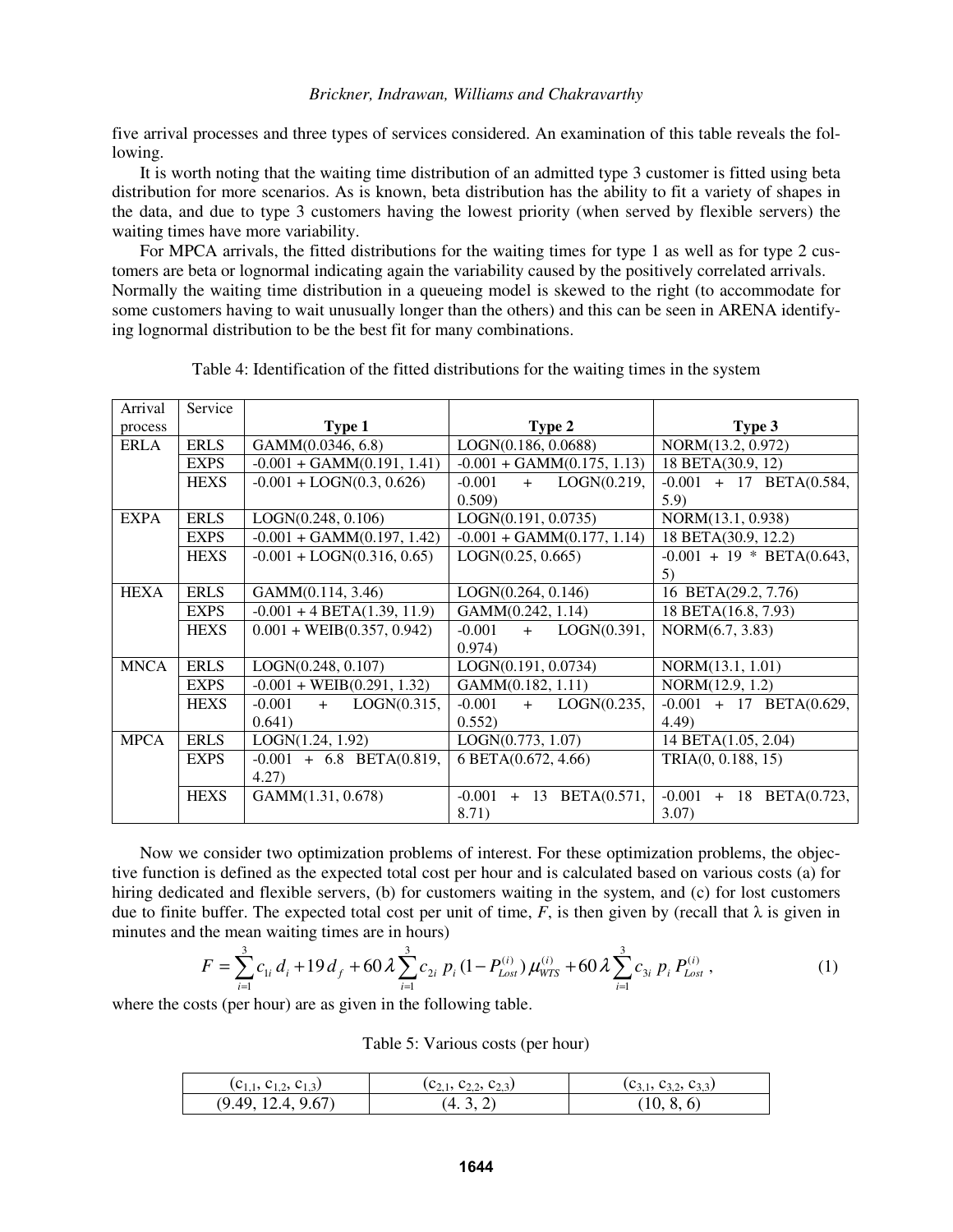**OPT1: Optimization problem 1:** We first fix  $\lambda = 1/\text{min}$ ,  $p_1 = 0.4$ ,  $p_2 = 0.2$ ,  $p_3 = 0.4$ ,  $\mu_1 = \mu_2 = \mu_3 =$ 0.10/min,  $\mu_{1F} = \mu_{2F} = \mu_{3F} = 0.2/3$  per min,  $d_1 = d_2 = d_f = 3$ , and  $K = 300$ . We want to find an optimum value for  $d_3$  for the five arrival processes and for the three service cases such that the function  $F$  given in (1) is minimized subject to  $\mu_{WTS}^{(3)} \leq 0.5$  hr. Using one replicate of length 10,000 hours, the output from ARENA is summarized in Table 6. Along with the optimum values for the number of dedicated type 3 servers, four key measures  $\mu_{WTS}^{(1)}$ ,  $\mu_{WTS}^{(2)}$ ,  $P_{Flexible}^{(1)}$ , and  $P_{Flexible}^{(2)}$  are compared for the current case with the one for which  $d_1 = d_2 = d_3 = d_f = 3$  (see Tables 1 through 3). MPCA has the largest expected total cost per hour among all.

The measures,  $\mu_{WTS}^{(1)}$  and  $\mu_{WTS}^{(2)}$  are large as compared to their corresponding values displayed in Tables 1 through 3, for all the five arrival processes. Note that the values in Tables 1 through 3 are for  $d_1$  $d_2 = d_3 = d_f = 3$ . At first it might look counter-intuitive see high values when the number of dedicated type 3 is increased. However, a closer look will indicate that as the number of dedicated type 3 servers is increased more type 3 customers will be taken into service by their dedicated servers leaving room for additional type 1 and type 2 customers. This results in an increase for the mean waiting times for type 1 and type 2 customers.

Due to an increase in the values for  $d_3$  we see a decrease in the flexible servers attending type 3 customers and see an increase in the flexible servers attending both type 1 and type 2 customers.

| Table 6: Optimum values for $d_3$ and $F[(d_3^*, F^*)]$ for various arrivals and services |  |  |  |  |  |  |
|-------------------------------------------------------------------------------------------|--|--|--|--|--|--|
|-------------------------------------------------------------------------------------------|--|--|--|--|--|--|

| <b>SERVICES</b> | FRI A       | EXPA        | <b>HEXA</b> | <b>MNCA</b> | <b>MPCA</b> |
|-----------------|-------------|-------------|-------------|-------------|-------------|
| ERLS            | (4, 203.18) | (4. 209.98) | (6, 264.05) | (4, 210.93) | (5, 422.45) |
| <b>EXPS</b>     | (5, 228.58) | (5. 217.99) | (5, 266.36) | (5, 218.70) | (5, 421.49) |
| <b>HEXS</b>     | (4, 209.08) | (4, 213.81  | (6, 243.11) | (4, 213.13) | (6, 366.38) |
|                 |             |             |             |             |             |

**OPT2: Optimization problem 2:** We first fix  $λ = 1/min$ ,  $p_1 = 0.4$ ,  $p_2 = 0.2$ ,  $p_3 = 0.4$ ,  $μ_1 = μ_2 = μ_3 =$ 0.10/min,  $\mu_{1F} = \mu_{2F} = \mu_{3F} = 0.2/3$  per min, and  $K = 300$ . We want to find optimum values for  $d_1, d_2, d_3$ , and  $d_f$ , for the five arrival processes such that the function *F* given in (1) is minimized subject to  $\mu_{WTS}^{(i)} \le 0.5, 1 \le i \le 3, 2 \le d_1, d_2 \le 3, 2 \le d_3 \le 5, 2 \le d_f \le 4$ . Using "Optquest" in ARENA with one replicate of length 10,000 hours the results are summarized in Table 7.

| <b>ARRIVALS</b> | <b>ERLS</b>          | <b>EXPS</b>          | <b>HEXS</b>          |
|-----------------|----------------------|----------------------|----------------------|
| ERLA            | (3, 2, 4, 3, 196.20) | (3, 2, 5, 3, 209.40) | (3, 2, 5, 3, 205.24) |
| EXPA            | (3, 2, 5, 3, 205.97) | (3, 2, 5, 3, 215.66) | (3, 3, 5, 3, 208.31) |
| <b>HEXA</b>     | (3, 3, 5, 4, 264.64) | (3, 3, 5, 4, 264.39) | (3, 3, 5, 3, 244.26) |
| <b>MNCA</b>     | (3, 2, 5, 3, 206.41) | (3, 2, 5, 3, 244.26) | (3, 2, 5, 3, 206.14) |
| <b>MPCA</b>     | Infeasible           | <b>Infeasible</b>    | <b>Infeasible</b>    |

Table 7: Optimum values for the number of servers

A quick look at this table reveals the following observations

 For MPCA arrivals there is no feasible solution indicating that the need for a large number of servers in order to guarantee the mean waiting time in the system for any type customers to be no larger than 0.5 hr. Even though type 2 customers arrive less on the average, for HEXA requires more dedicated type 2 servers due to its high variability.

As expected the maximum number of available dedicated type 3 servers are used in most cases.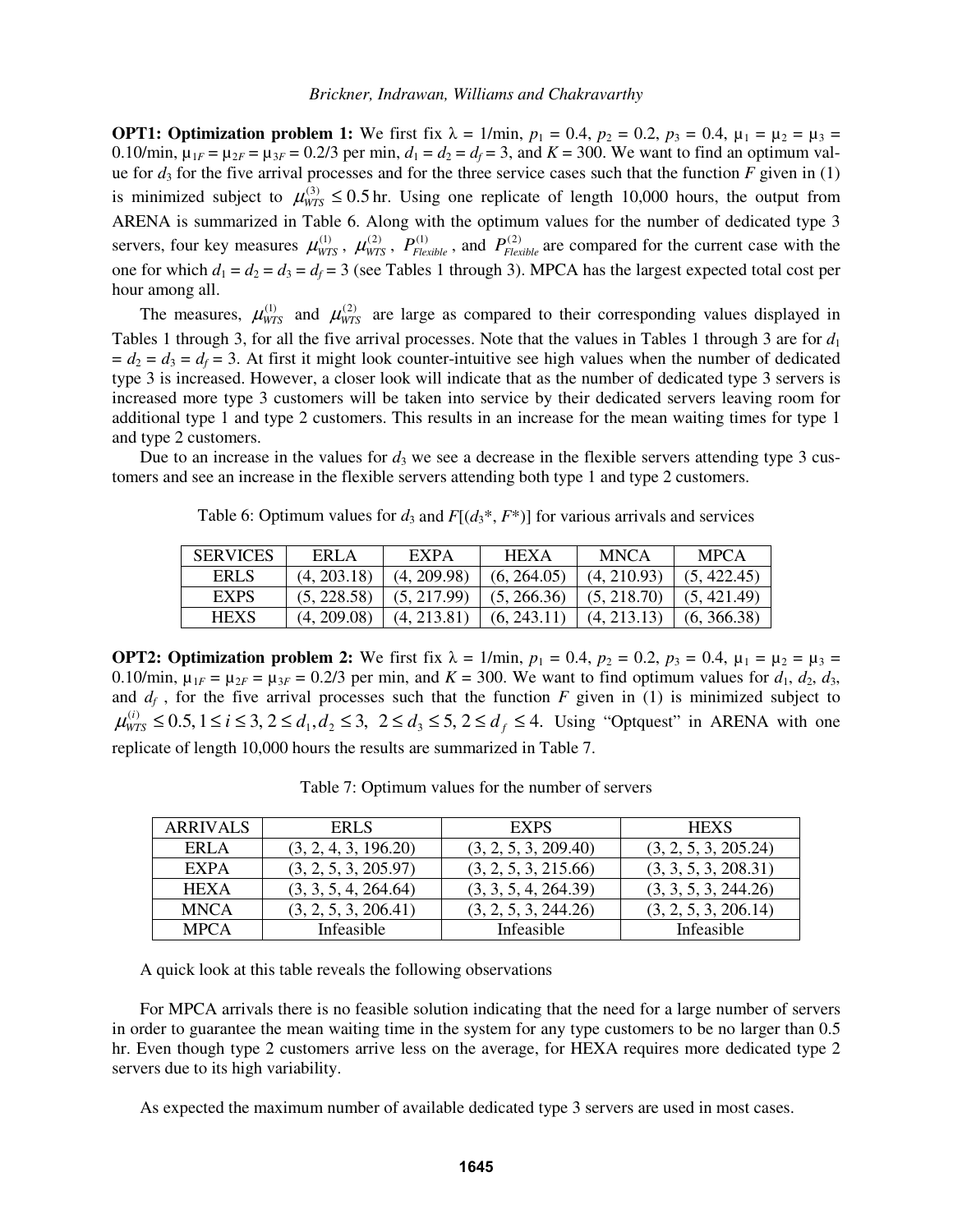# **4. CONCLUDING REMARKS**

In this paper we studied a service system model in which three types of customers receive services from a pool of dedicated and flexible servers. Using MAP arrivals and phase type services, the complex model is studied through simulation using ARENA. Interarrivals times having a larger variation and or a positive correlation yield higher values for the mean time spent in the system. Furthermore, we observed that servicing calls that arrive in a positively correlated manner incur the largest expected total cost per hour to the system. Additional experimentation to look into more interesting qualitative behavior of the model is in progress and the results will be reported elsewhere.

# **REFERENCES**

- Chakravarthy, S. R. 2001. The Batch Markovian Arrival Process: A Review and Future Work. In Advances in *Probability Theory and Stochastic Processes*, Eds., A. Krishnamoorthy, N. Raju, and V. Ramaswami, 21-49. Notable Publications, Inc., New Jersey, USA.
- Chakravarthy, S. R., and S. R. Agnihothri. 2005. Optimal workforce mix in service systems with two types of customers, *Production and Operations Management*, 14, 218-231.
- Lucantoni, D. 1991. New results on the single server queue with a batch Markovian arrival process. *Stochastic Models*, 7, 1-46.
- Neuts, M. F. 1995. *Matrix-Geometric Solutions in Stochastic Models -An Algorithmic Approach*. Dover Publications, Mineola, NY, USA. (originally published by Johns Hopkins University Press, 1981).
- Neuts, M. F. 1979. A versatile Markovian point process. *J. Appl. Prob*., 16, 764-779.
- Neuts, M. F. 1989. *Structured Stochastic Matrices of M/G/1 type and their 1applications*. Marcel Dekker, New York, NY, USA.
- "PayScale-Best Buy Employer Wages, Hourly Wage Rate". PayScale.com. 09/07/2009 <http://www.payscale.com/research/US/Employer=Best\_Buy/Hourly\_Rate>.

# **AUTHOR BIOGRAPHIES**

**CATHERINE A. BRICKNER** is currently an Industrial Engineer at American Express, in Greensboro, North Carolina. She recently graduated from Kettering University in Flint, Michigan with a Bachelors degree from Industrial Engineering and a Quality Assurance concentration. Her interests include queuing and process control. Her email address for these proceedings is <catherine.brickner@gmail.com>.

**DENNIS INDRAWAN** is a senior undergraduate student majoring in Industrial Engineering at Kettering University, Flint, Michigan, USA. His areas of interest are in the field of probability, simulation, Six Sigma quality control, and financial risk management and company valuation. On campus, he is actively involved in the professional student chapter of Institute of Industrial Engineers at Kettering University and is a member of Alpha Pi Mu, the Industrial Engineering Honor Society and Tau Beta Pi, the National Engineering Honor Society. He expects to graduate with a Summa Cum Laude and plans to continue his academics in the field of Financial Engineering. His email address for these proceedings is <indr4284@kettering.edu>.

**DERRICK WILLIAMS** recently graduated from Kettering University with a Bachelors degree from Industrial Engineering.

**SRINIVAS R. CHAKRAVARTHY** is a Professor of Operations Research and Statistics in the Department of Industrial and Manufacturing Engineering at Kettering University, Flint, Michigan, USA. His research interests are in the areas of algorithmic probability, queuing, reliability, inventory, and simulation.